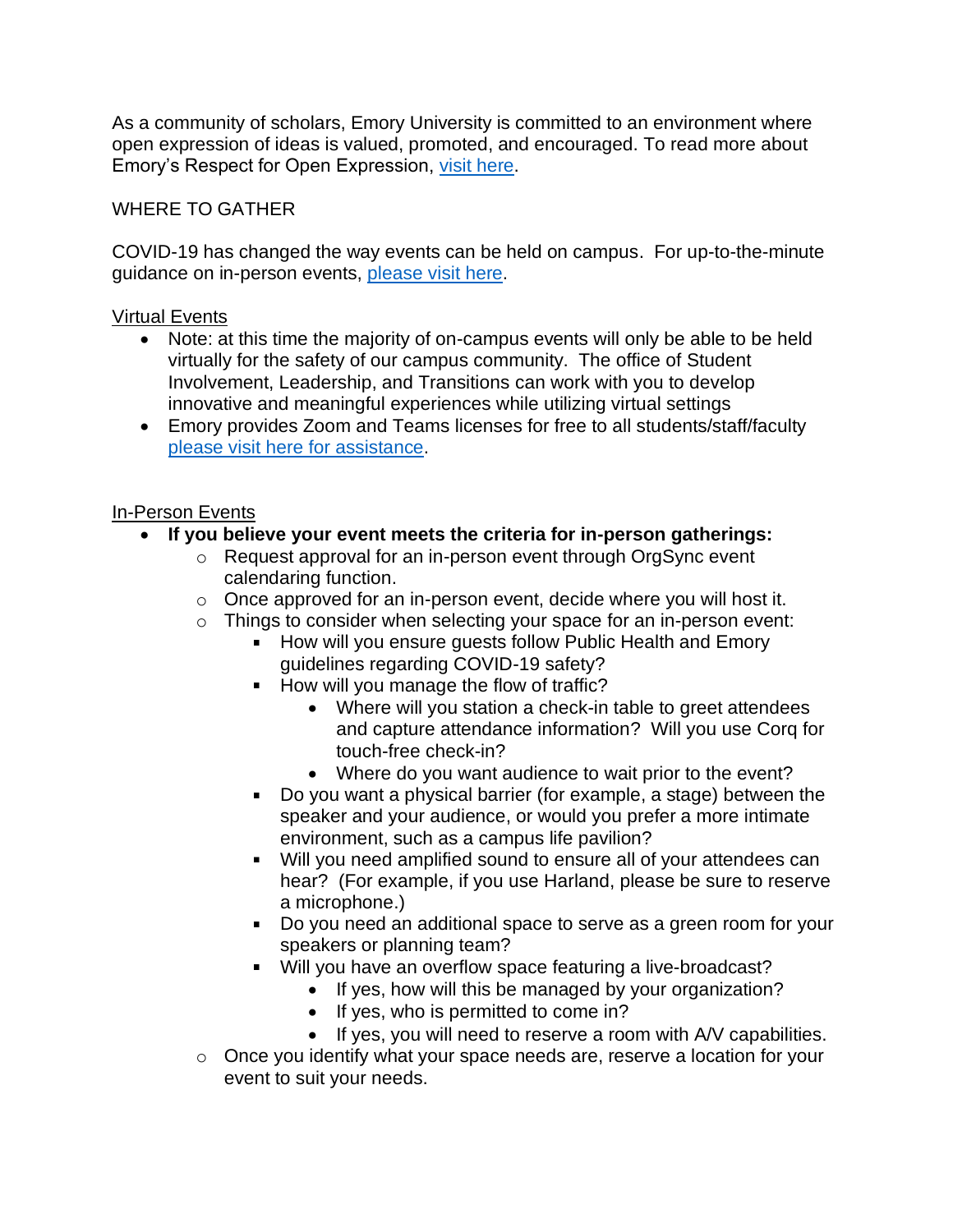- Go to 25Live to reserve space in Emory Student Center, Cox Hall, and Alumni Memorial University Center (AMUC).
- For space within White Hall, contact Brian Falgout [\(bfalgou@emory.edu,](mailto:bfalgou@emory.edu) 404-727-4342)
- **For Harland Cinema, contact Student Center Operations and** Events..

PLANNING FOR A SUCCESSFUL EVENT

- Ahead of the Event
	- o Get a signed contract.
		- $\blacksquare$  It is important to have a contractual relationship if you are engaging a person (i.e. a speaker or entertainer) or company for your event.
		- If a speaker/entertainer/vendor provides a contract to you, submit via OrgSync in order to obtain an authorized signature from a University official.
		- **If a speaker/entertainer/vendor does not have a contract or prefers** to use Emory's generic contract provided through Student Involvement, Leadership, and Transitions.
		- Only designated officials from the University can sign contracts; under no circumstances should a student sign a contract – this would make them personally liable for the terms of the contract
	- o Make an advertising plan.
	- o Determine who will be invited to attend:
		- **Emory ID only? Students only? Open to the public?**
		- If an event is open to the public, is there a pre-determined number of participants? Do you need to set up an evite to provide tickets if you are only reserving a specific amount for an outside audience?
	- o List your event on OrgSync.
	- o Consider whether you wish to have Open Expression Observers at your event.
		- Open Expression Observers serve as a resource to support community members' rights to open expression and protect the rights of the community members to express their opinions in nondisruptive ways.
		- **To request an Open Expression Observer for your event please** complete this [form.](http://www.central.campuslifetech.org/form/view.php?id=37590)
	- o Determine pre-event attendee flow.
		- For virtual events, what time will you open up the virtual room? Will you have content playing while guests are waiting for your program to begin?
		- **For in-person events, where will you allow attendees to line up** ahead of the event? What social distancing precautions will you prepare in order to keep guests safe? What time will doors open? Will entrance to the event be first-come/first-served, or will you ticket specific seats?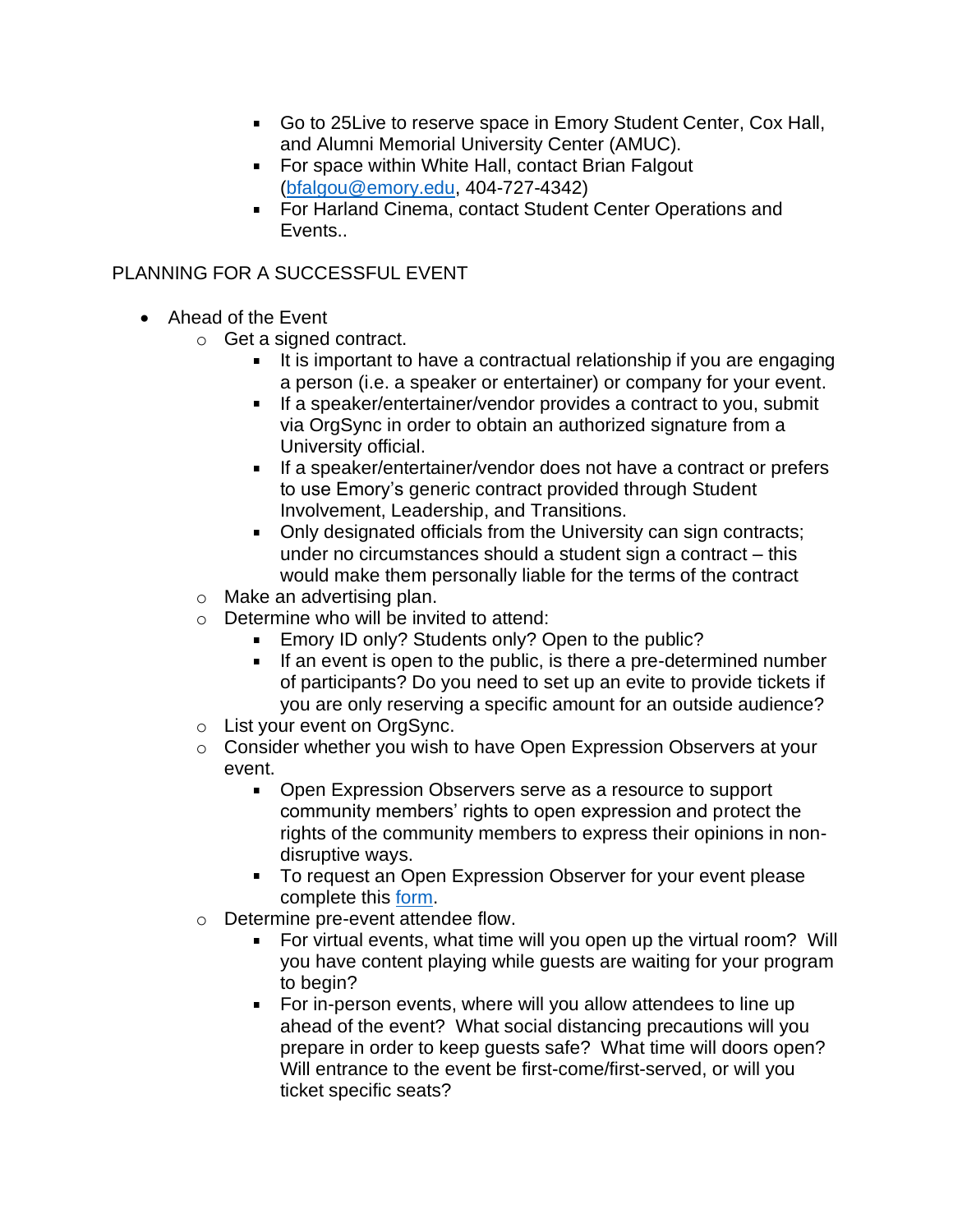- Will you reserve spaces for your organization's leadership, membership, or people affiliated with your speaker/entertainer/vendor?
- In Is there a specific time when you will no longer allow attendees to join even if the (live or virtual) room is not full?
- How will you keep a running count of audience members?
- How will you communicate with people who wish to attend if the event fills up? What messages will you use?
- $\circ$  For virtual events, determine which features of the platform you will enable or disable.
- o Identify potential safety considerations for your event (both live and virtual). Contact Captain Burt Buchtinec [\(bbuchti@emory.edu,](mailto:bbuchti@emory.edu) 404-727- 2679) with Emory Police Department to discuss details and reserve officers).
- $\circ$  In the event your event is interrupted by protesters, decide who will explain protestors' rights and responsibilities during the event and help maintain order?
- During the Event
	- o Decide how you will manage the audience during the event.
	- o What will be the schedule for the evening with specific times?
	- o Will there be a welcome, and if so, who will do this?
	- o Will there be an introduction, and if so, who will do this?
	- o Will there be an emcee or moderator, and if so, who will do this?
	- o If virtual, will you use the breakout room function for discussion?
	- $\circ$  If you are having a Q&A session, how will this be managed? Will you collect questions ahead of time and have them read by a student leader? Will you have an open mic? Will questions be submitted online?
- If You Experience a Protest or Dissent During the Event
	- o First, recall that members of the Emory community welcome to protest and dissent on campus per the Open Expression policy, however no one is permitted to interrupt the flow of a program, for example by using physical presence or sound.
	- o Forms of protest you might see:
		- Audience members walking out / logging off at the start of the event: permitted but discouraged if disruptive.
		- Audience members standing up with signs in the room or oncamera, using virtual backgrounds with dissenting messages, or posting dissenting comments on a chat: this is permitted as long as audience members can see and hear the speaker. For an inperson event, you may suggest people hold signs move to the back of the room.
		- **Community members holding signs outside the event space: this is** permitted as long as attendees are able to access the room